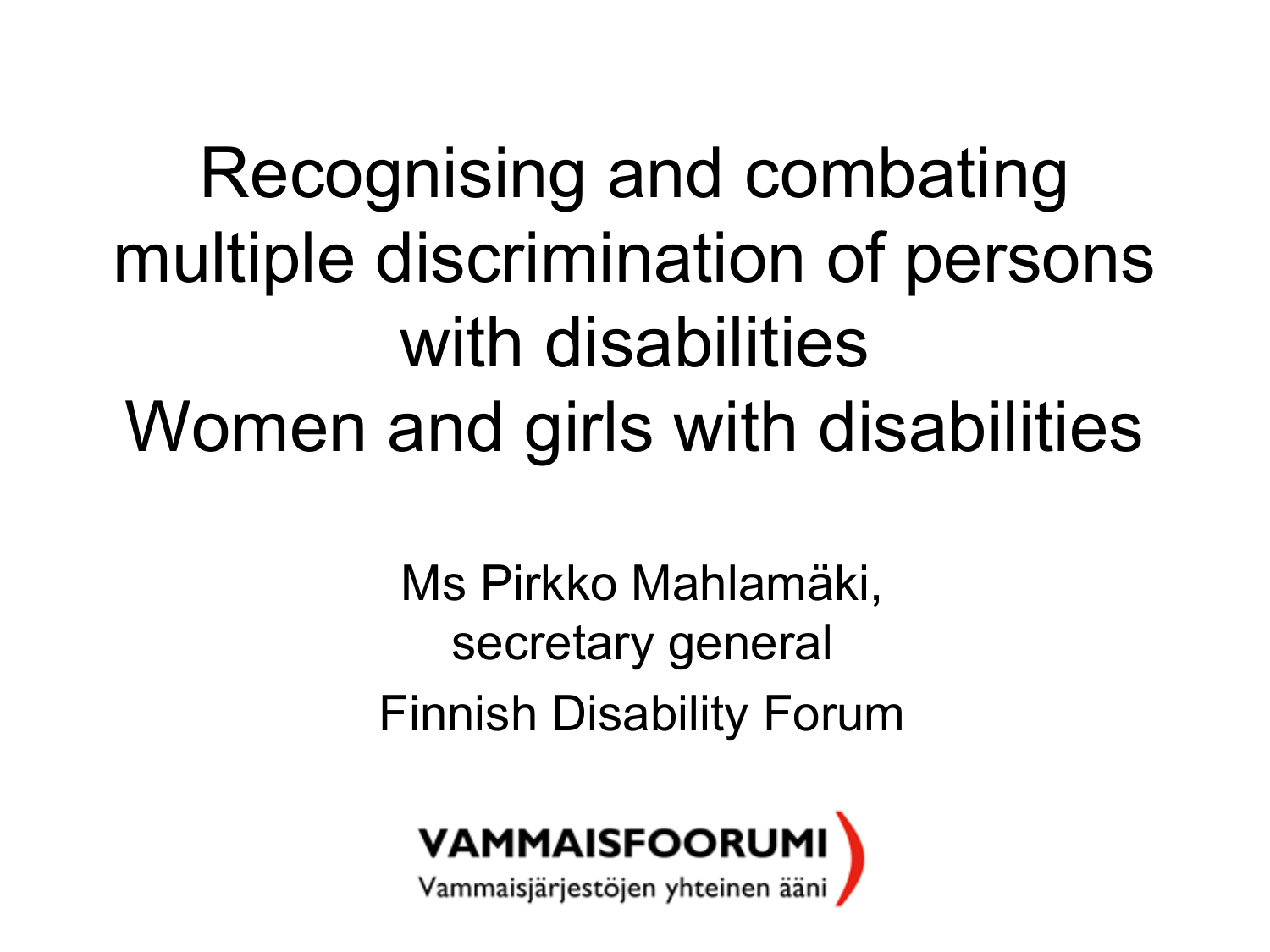### General Comment nr 3

- Adopted on 26 August by the Committee on the Rights of Persons with Disabilities (CRPD Committee)
- Strong evidence to affirm that women and girls with disabilities face barriers in most areas of life. These barriers create situations of multiple and intersecting forms of discrimination against women and girls with disabilities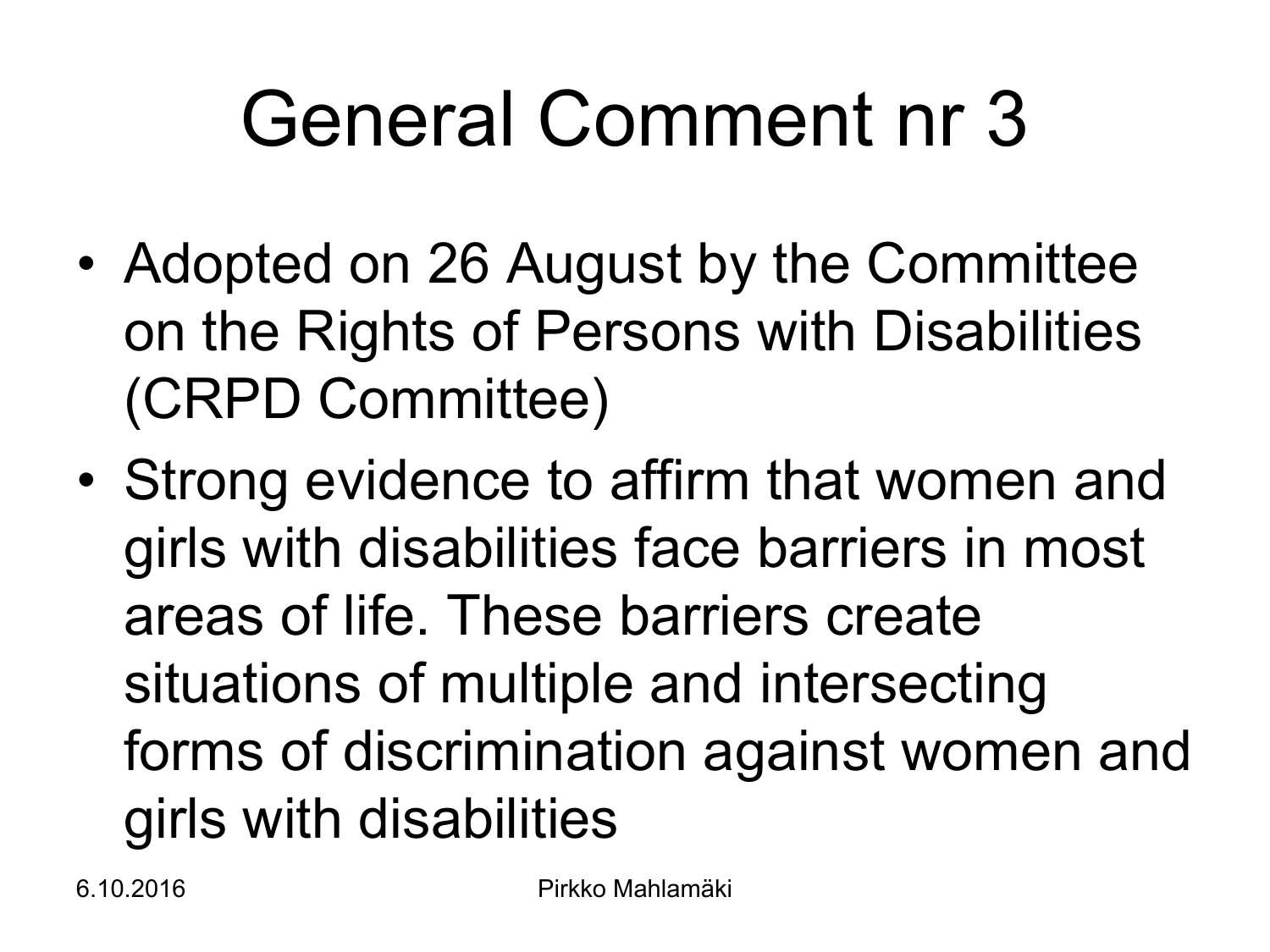particularly with regard to equal access to education, access to economic opportunities, access to social interaction, access to justice and equal recognition before the law, the ability to participate politically and the ability to exercise control over their own lives across a range of contexts.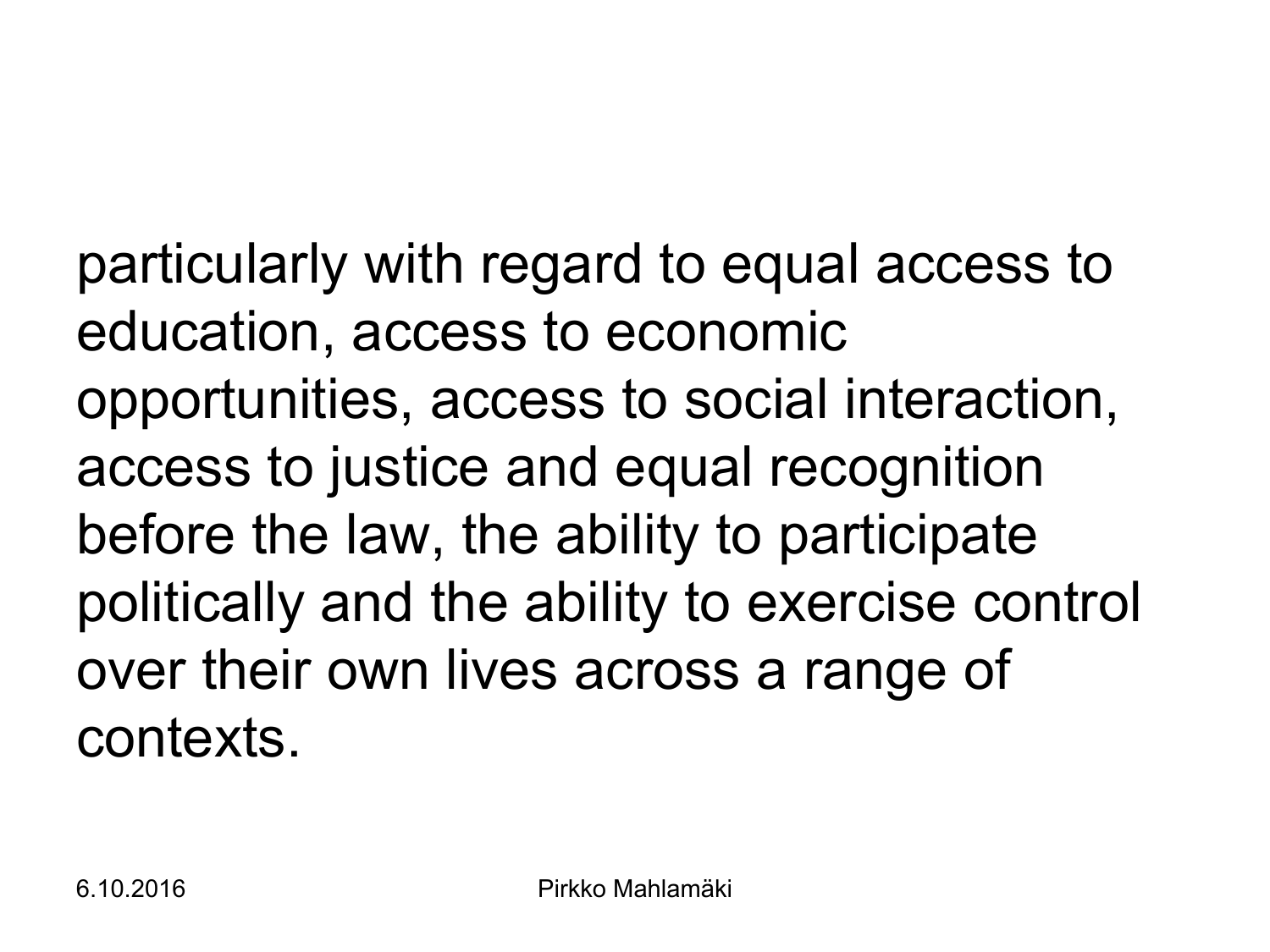## Multiple and intersectional discrimination

Multiple discrimination encompasses those situations where a person can experience discrimination on two or more grounds. Intersectional discrimination refers to a situation where several grounds operate and interact with each other at the same time in such a way that they are inseparable.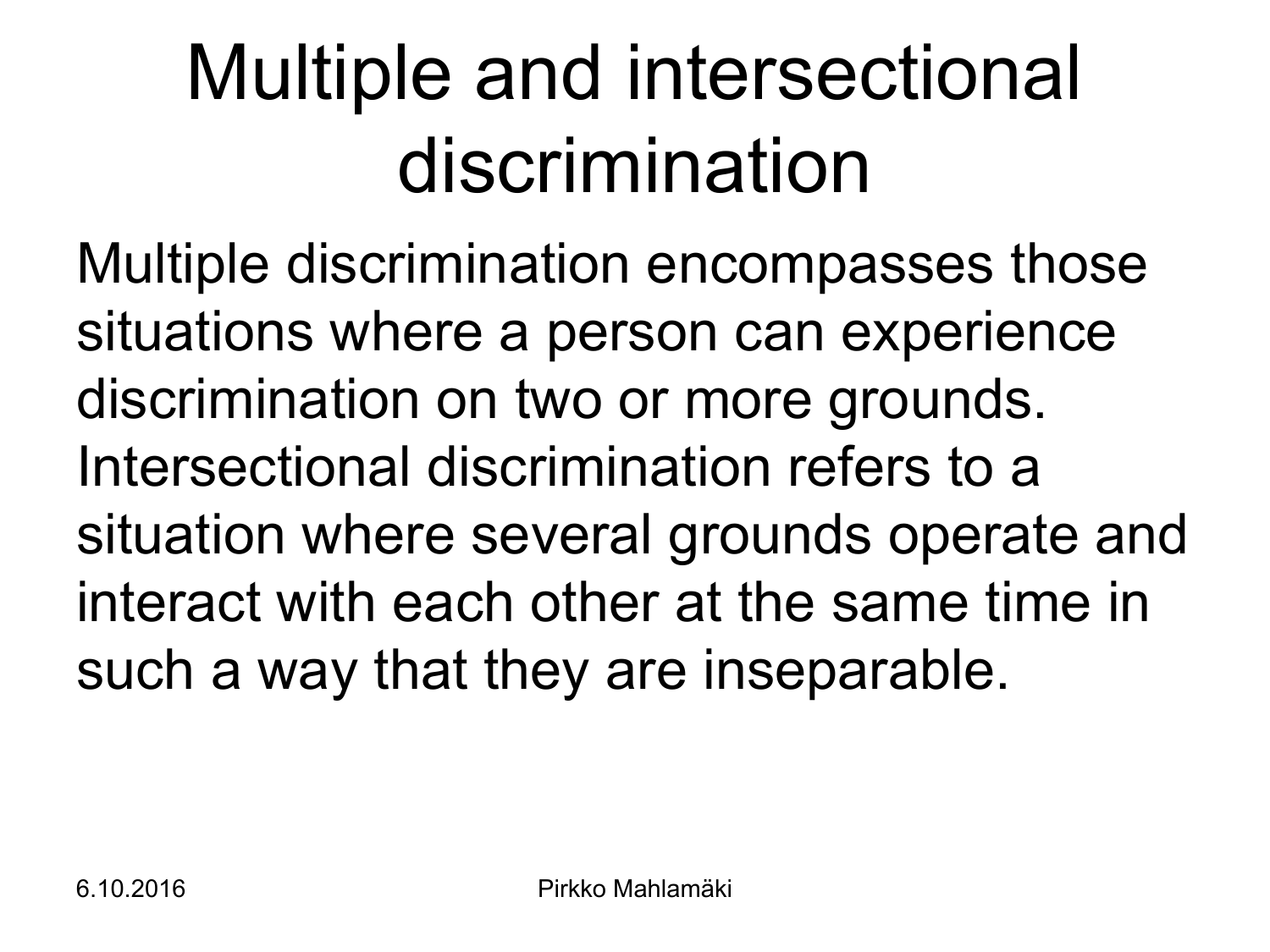#### Recommendations

1) combat multiple discrimination through repealing discriminatory laws, policies and practices that prevent women with disabilities from enjoying all the rights of the CRPD;

2) adopt appropriate laws, policies and actions to ensure the rights of women with disabilities are included in all policies;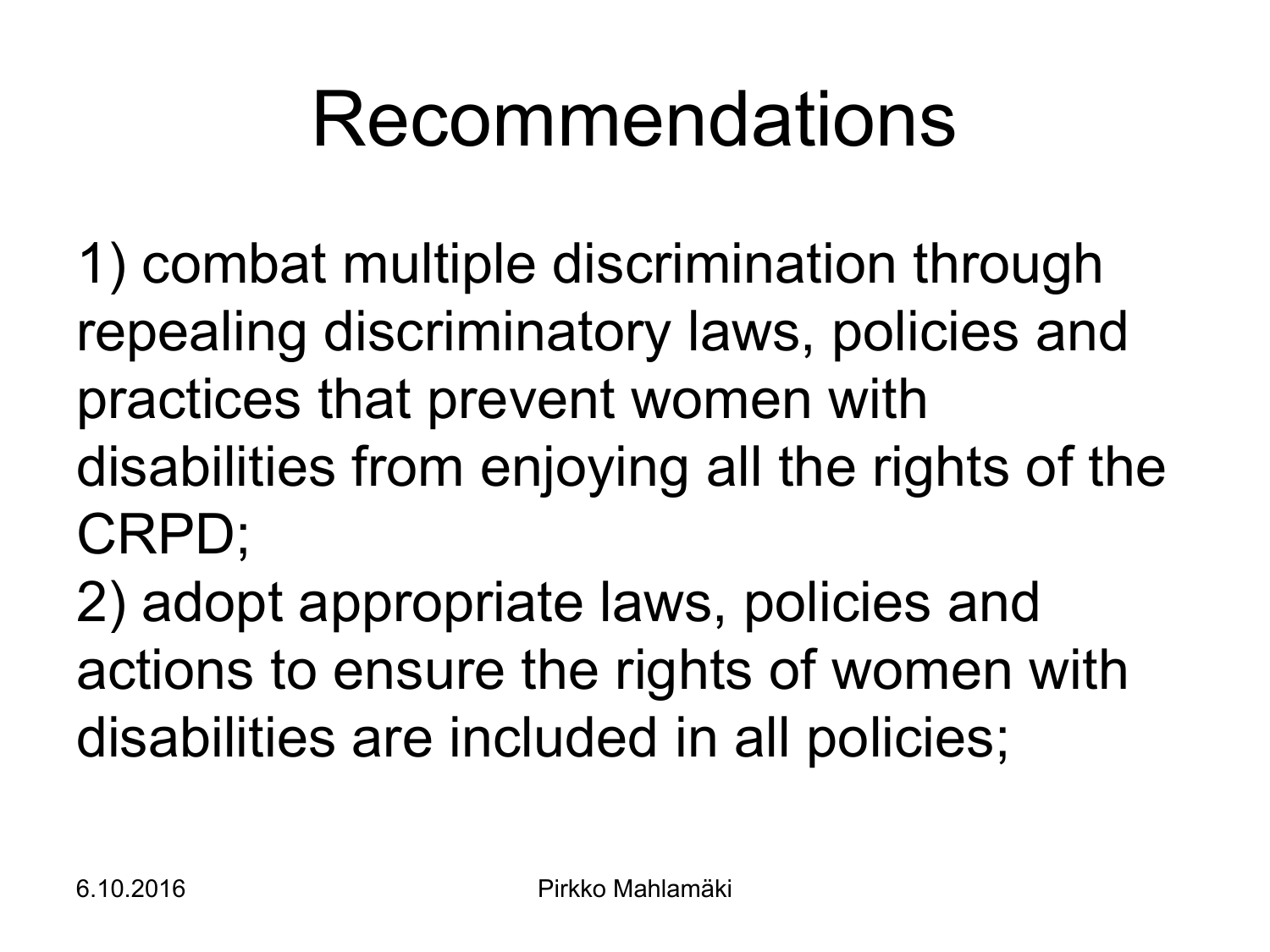#### Recommendations contd.

3) remove all barriers that prevent or restrict the participation of women with disabilities and ensure that women with disabilities, through their representative organisations, are included in the design, implementation and monitoring of all programmes which have an impact on their lives;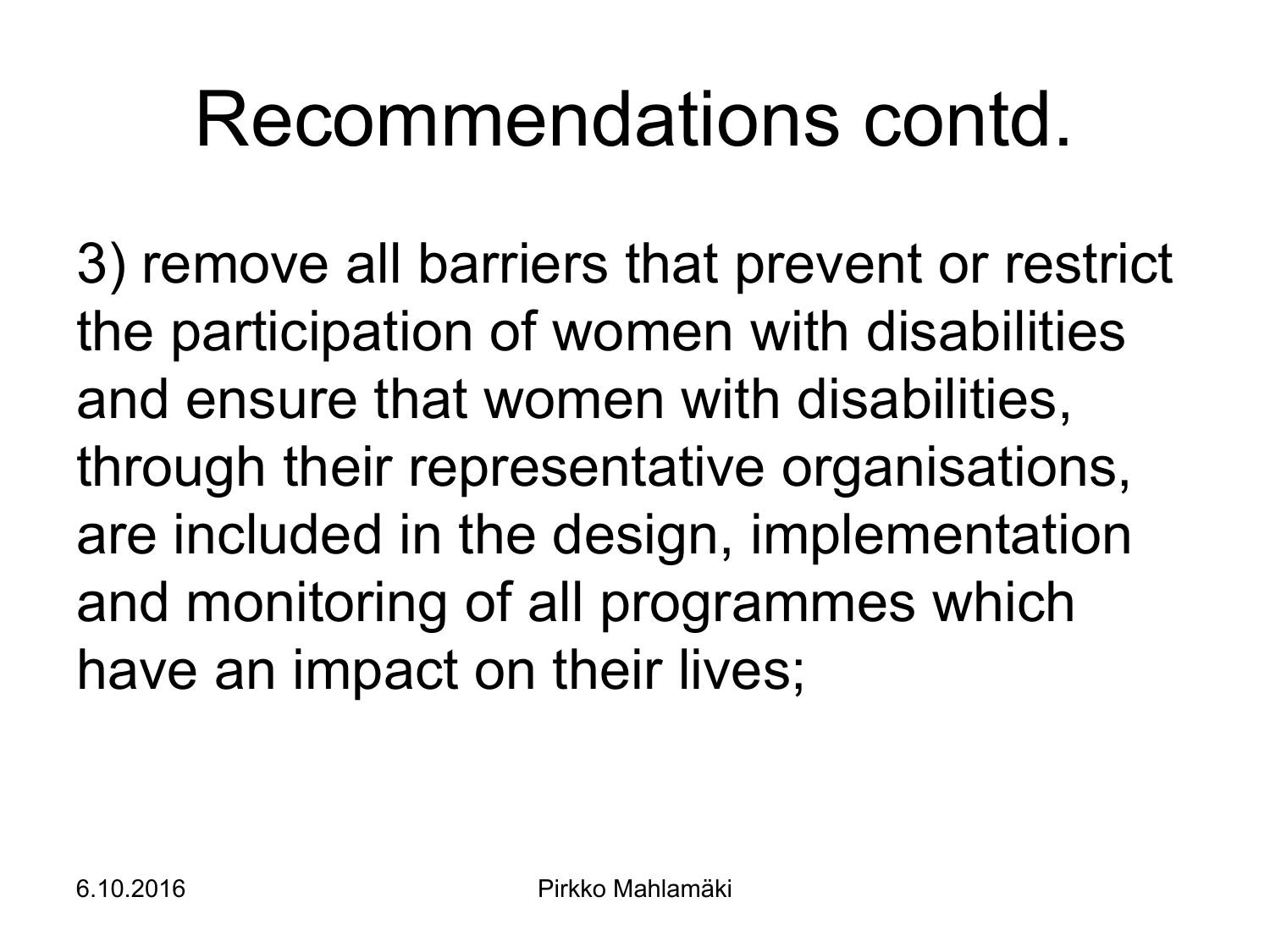4) take all appropriate measures to ensure the development, advancement and empowerment of women with disabilities in political and public life on an equal basis with others by promoting the creation of organisations and networks of women with disabilities, and by ensuring adequate support for women with disabilities to take leadership roles in public decision-making bodies at all levels.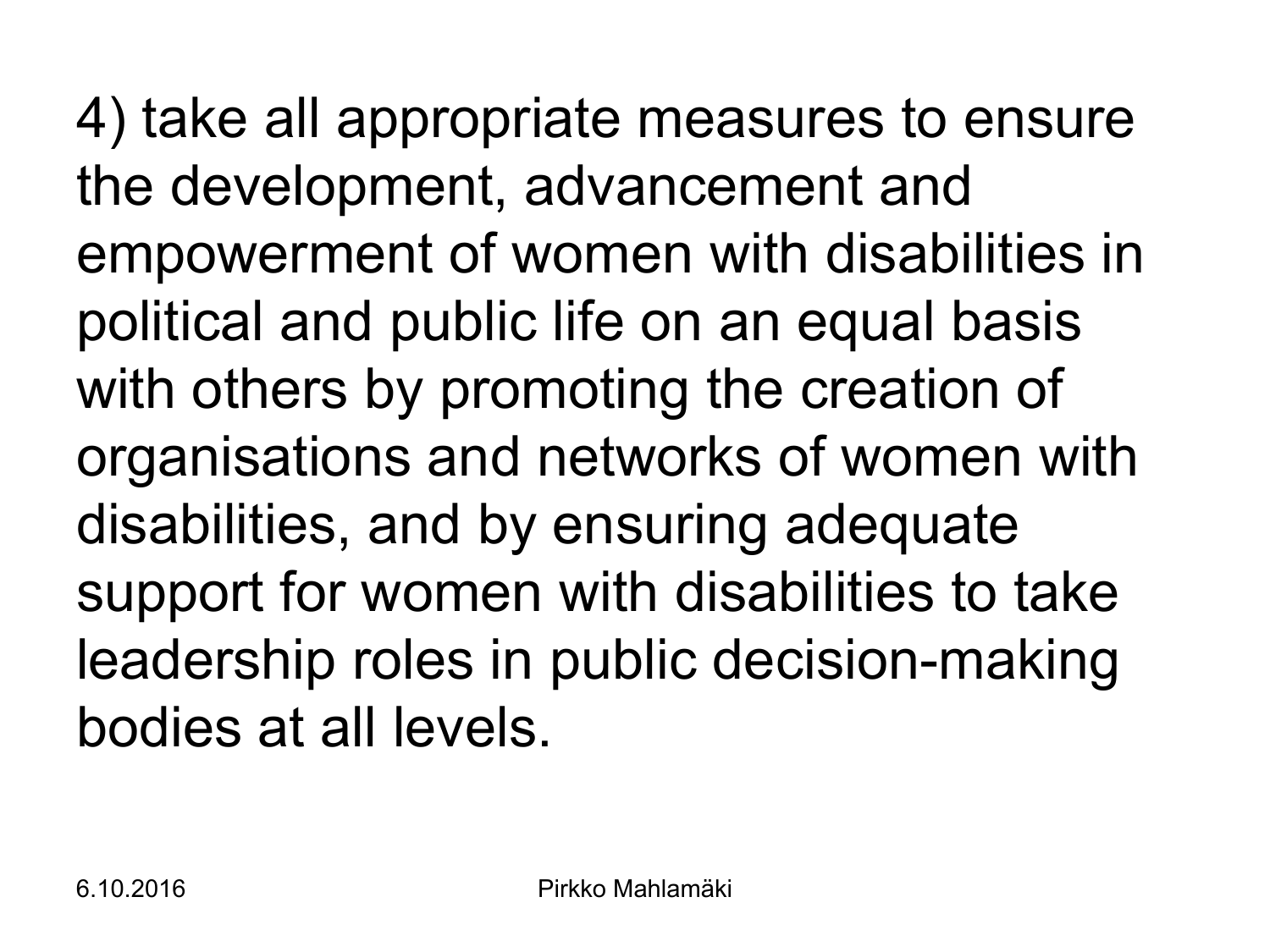## Disability Strategy – what is required?

- targeted measures with respect to disaggregated data collection, consultation, policymaking, enforceability of non-discrimination and provision of effective remedies
- The involvement of persons with disabilities through their representative organisations in decision-making processes lies at the heart of the CRPD.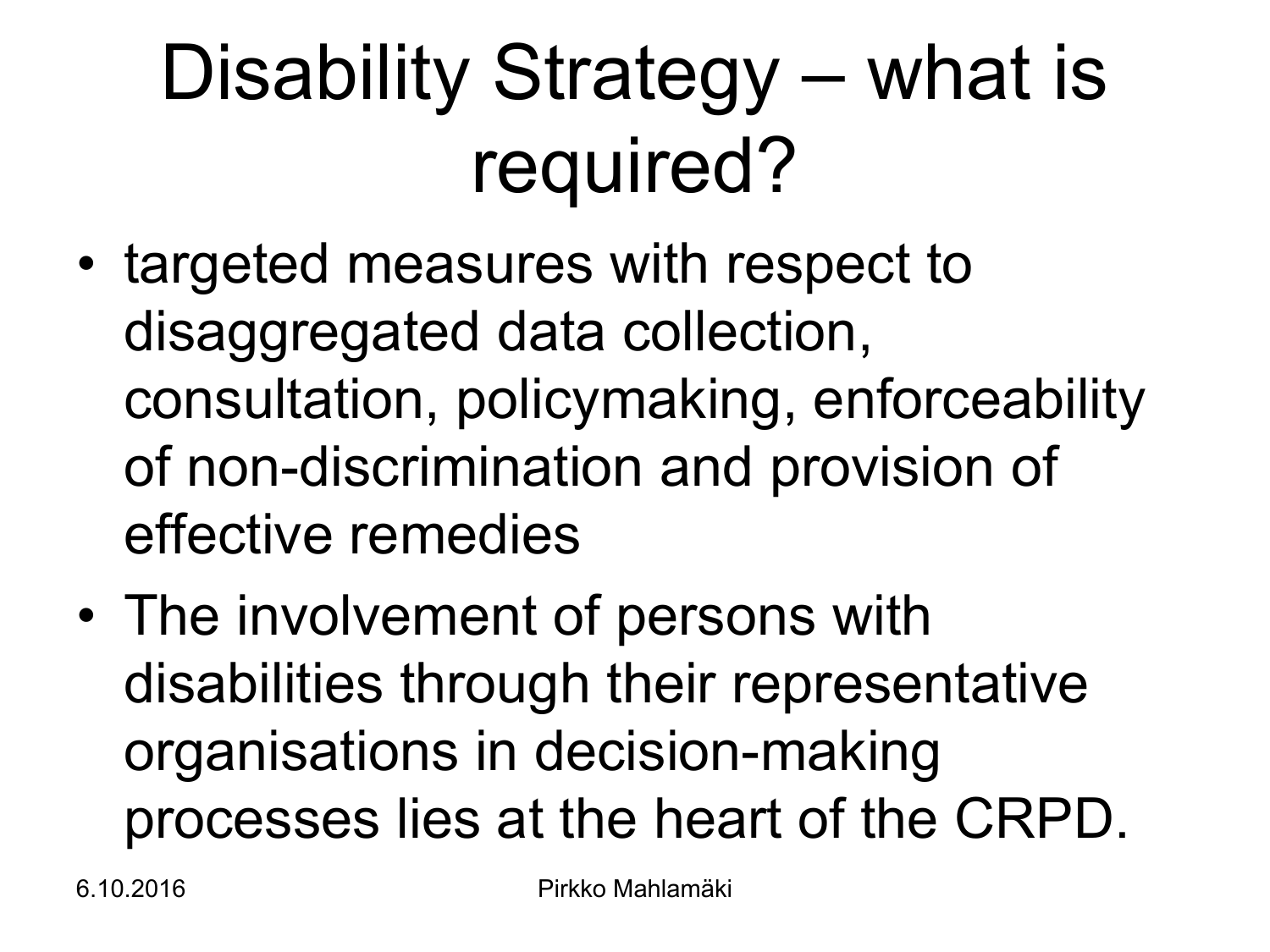

#### Strong voice of persons with disabilities in the

European Union<br>Pirkko Mahlamäki, Board member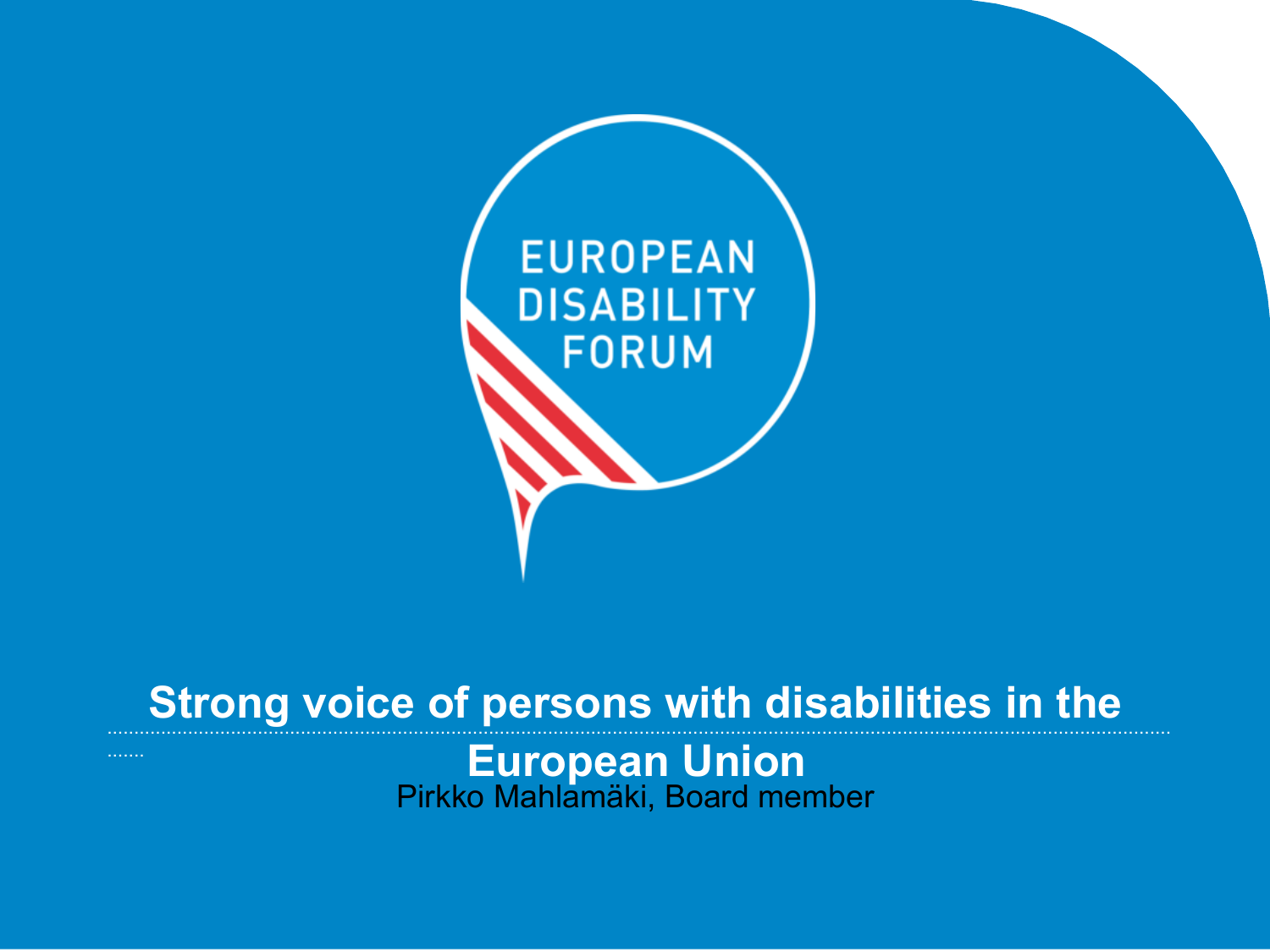**"Nothing about us, without us" in new form:**

#### **EVERYTHING ABOUT US, WITH US**

6.10.2016 Pirkko Mahlamäki